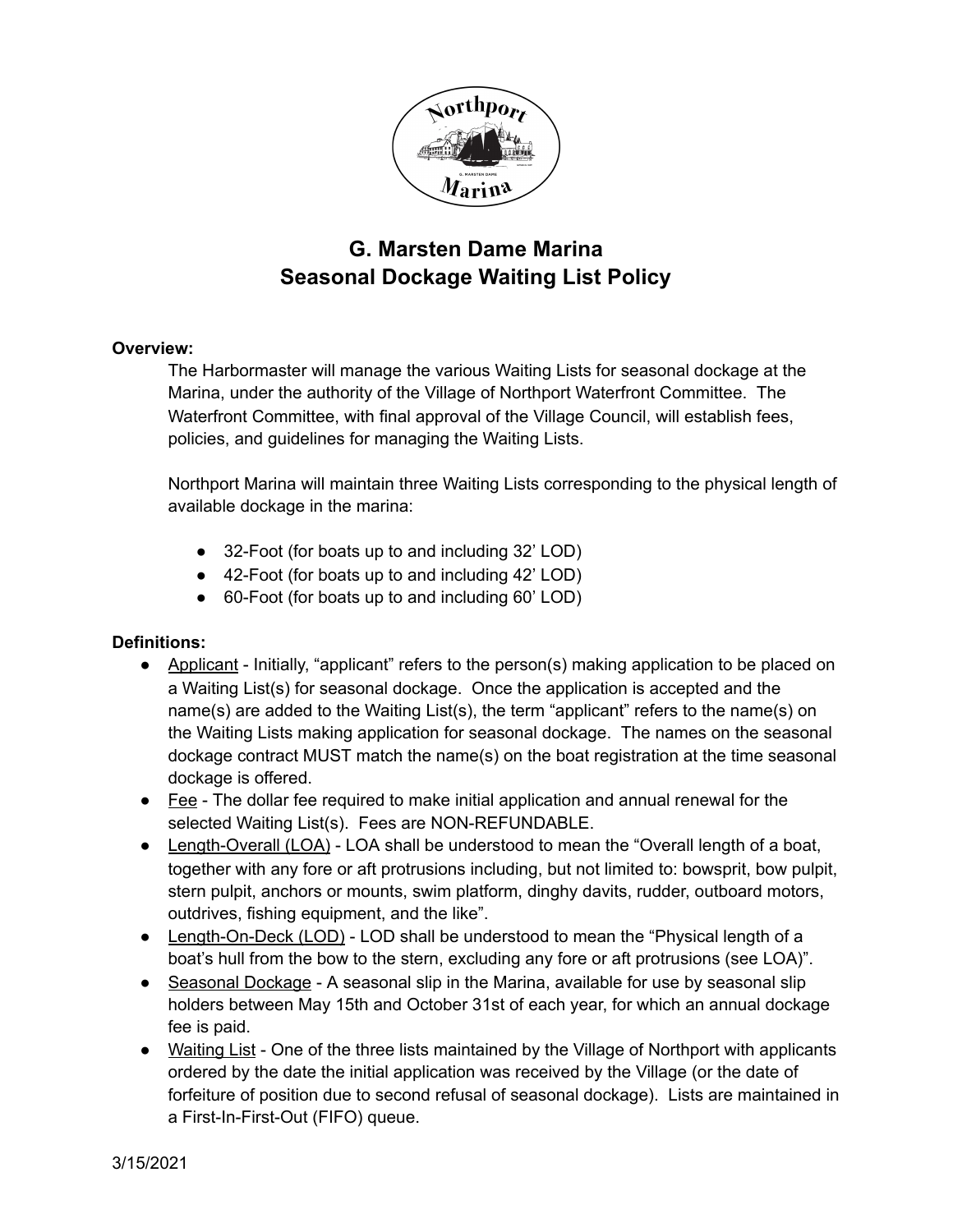## **Management Guidelines:**

- 1. A non-refundable fee of \$25.00 per Waiting List is required to accompany a written application for inclusion on the Waiting List(s). The application shall indicate which list(s) the applicant wishes to be included on, the size of the proposed boat, and sufficient information about the applicant to provide for contacting in the event seasonal dockage becomes available and for annual renewal invoicing. An email address is required for annual invoicing and contact purposes. It is the responsibility of the applicant to maintain accurate contact information with the Village of Northport for the Waiting List(s).
- 2. An annual non-refundable renewal fee of \$25.00 per Waiting List is required to retain the applicant's position on the indicated Waiting List(s). Annual invoicing shall be made in January of each year, via electronic mail (email) to the address on file, and shall be due in full on or before March 1st. Failure to receive the annual renewal fee by the due date shall result in removal from the Waiting List(s).
- 3. It is the responsibility of the applicant to maintain accurate contact information with the Village of Northport. Every effort will be made to contact the applicant for (1) annual renewal and (2) in the event of seasonal dockage availability (via email, phone, and/or physical mailing address provided by the applicant). If no response is received in either event, the applicant will be removed from the Waiting List(s).
- 4. The date of inclusion on the indicated Waiting List(s) shall be the date the application and fee are received and accepted by the Village of Northport, not the date signed by the applicant.
- 5. Upon availability of seasonal dockage, the applicant at the top of the respective Waiting List will be made an offer. Once successfully contacted, an applicant has 5 business days to verbally accept the offer. If that offer is rejected, the offer will be subsequently made to the applicant in second position on the Waiting List, and so on until the dockage is secured. An applicant may refuse an offer ONE TIME ONLY and retain their position on the Waiting List. If the applicant refuses an offer a second time, their name will be dropped to the bottom of the list and their Waiting List date will become the date of the second refusal. (Per Village of Northport Council Resolution No. 9 of 2018, dated 7/12/18.) An offer for seasonal dockage does not refer to per-year or per-season. There are no exceptions for refusal of an offer, including but not limited to: applicant doesn't own a boat, dockage offered exceeds length of boat, or inability to pay seasonal dockage fee.
- 6. Upon offer of seasonal dockage, the name(s) on an applicant's boat's registration must match the name(s) on the seasonal dockage contract. The LOD of the applicant's boat must be no longer than the physical length of the offered dockage. No boat will be permitted whose LOD exceeds the physical length of the dockage. At the discretion of the Harbormaster, a boat with LOA longer than the physical dockage may be permitted, under the condition that any fore or aft protrusions do not pose a safety threat on the docks or in the fairway.
- 7. Upon verbal acceptance of an offer for seasonal dockage, the applicant must sign and return the seasonal dockage contract with a \$100 NON-REFUNDABLE deposit within 15 days. Full payment is due within 45 days of the date of the offer or the offer is rescinded.
- 8. Positions on Waiting Lists are not transferable from one list to another or from one person to another.